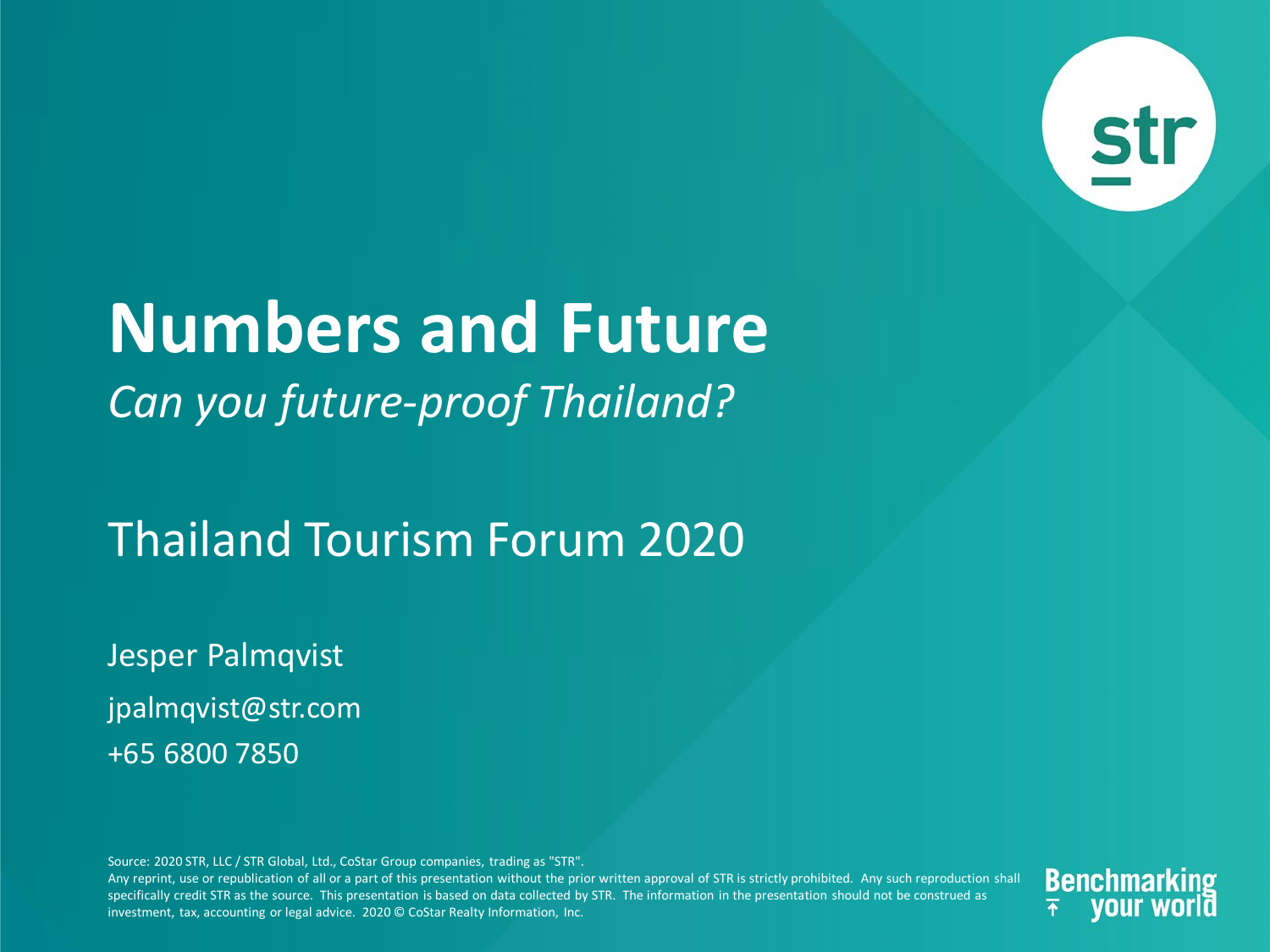

# Keeping Thailand Tourism Resilient | Key factors 2020 and beyond

2020 © CoStar Realty Information, Inc. 2020 © CoStar Realty Information, Inc.Source: STR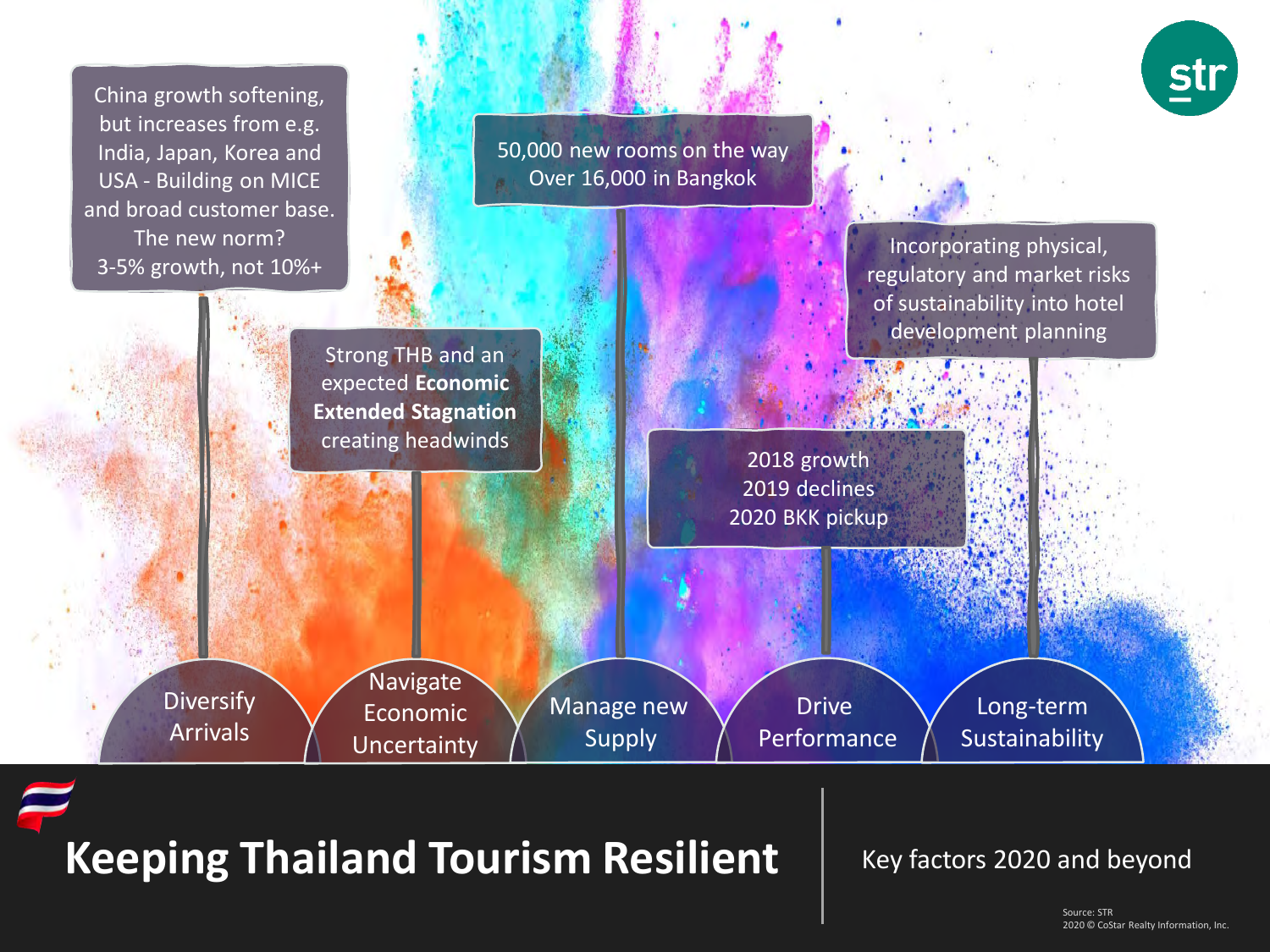



#### **Demand growth Supply growth**



*Asia Pacific Demand & Supply growth*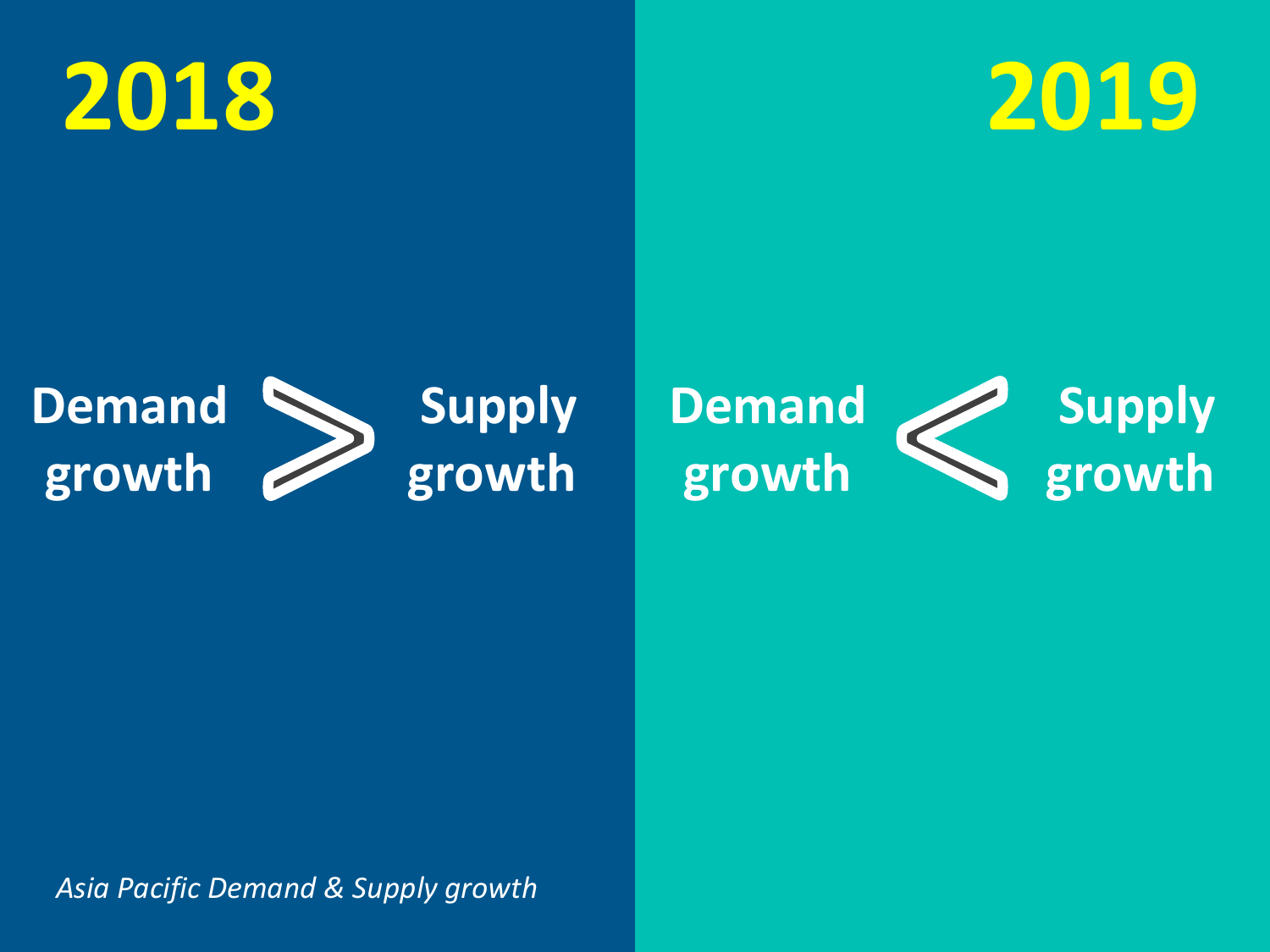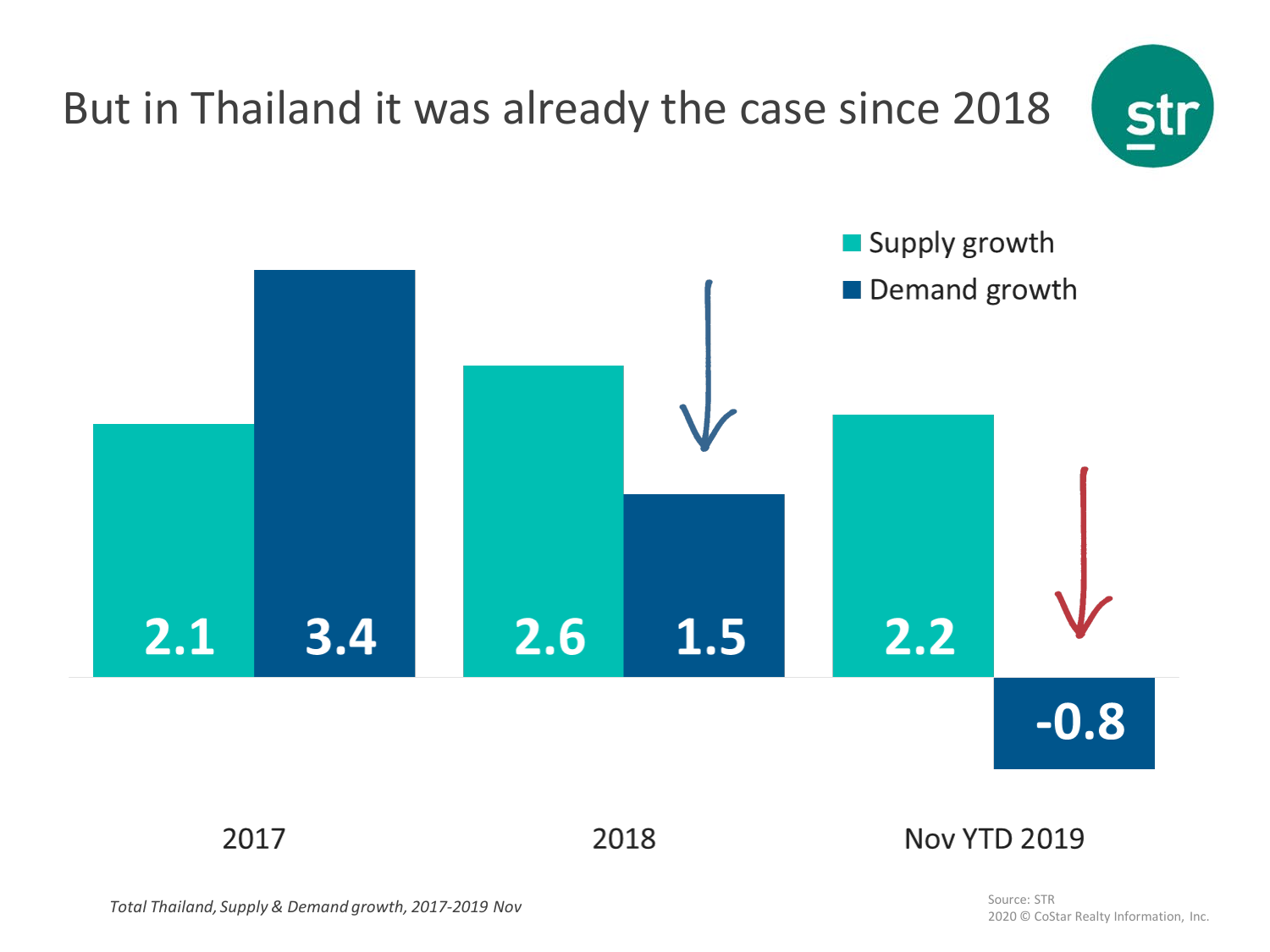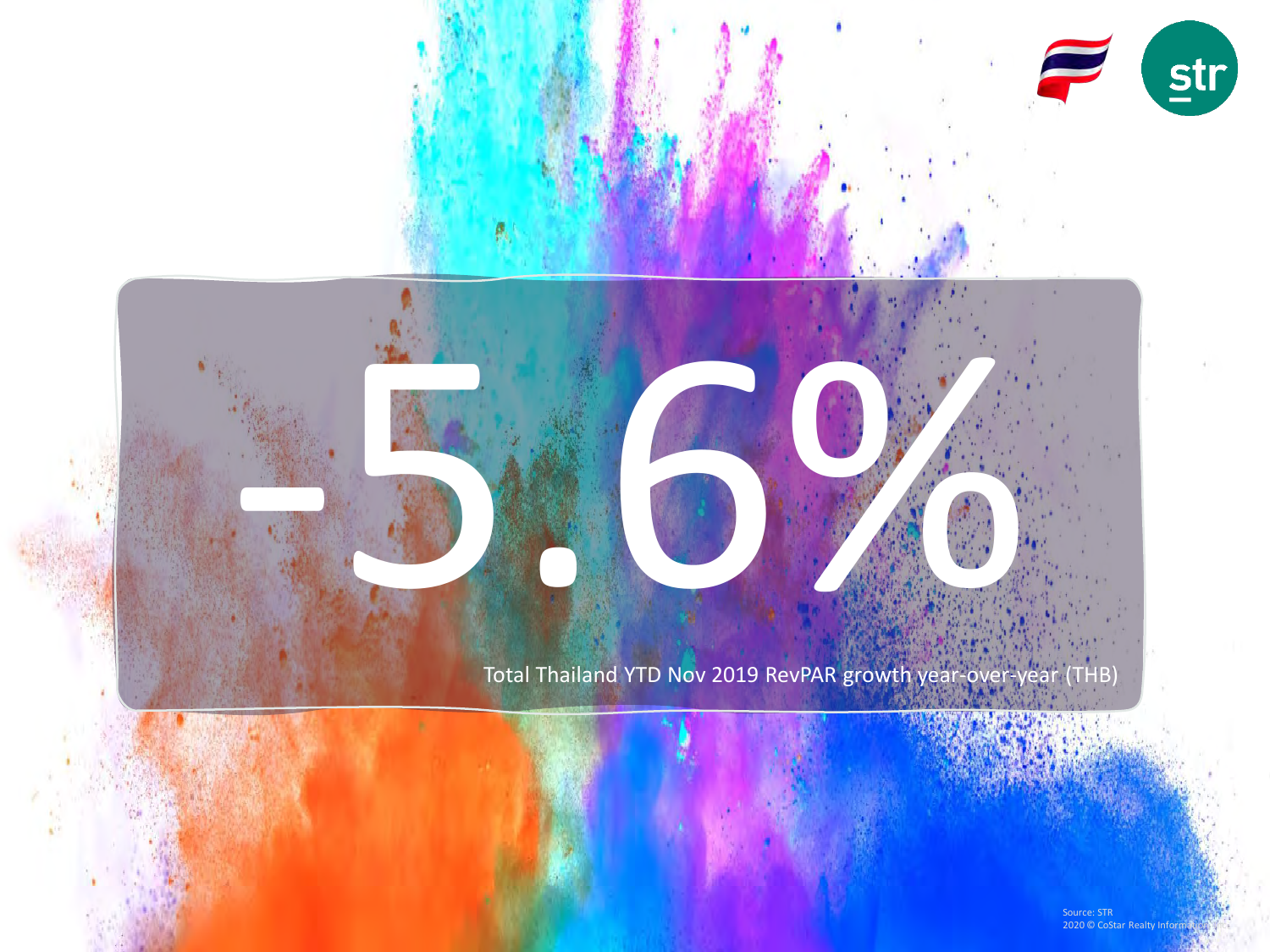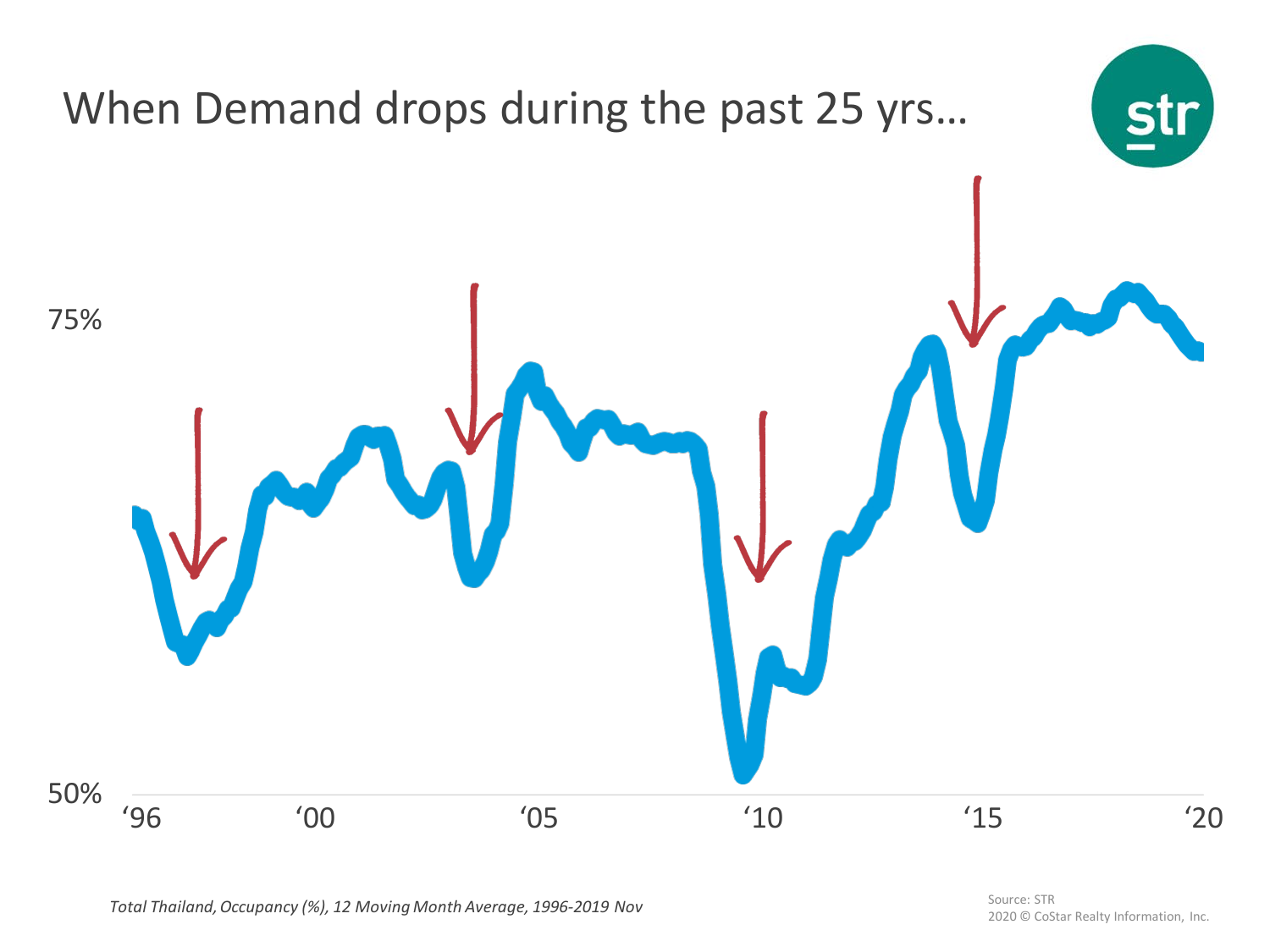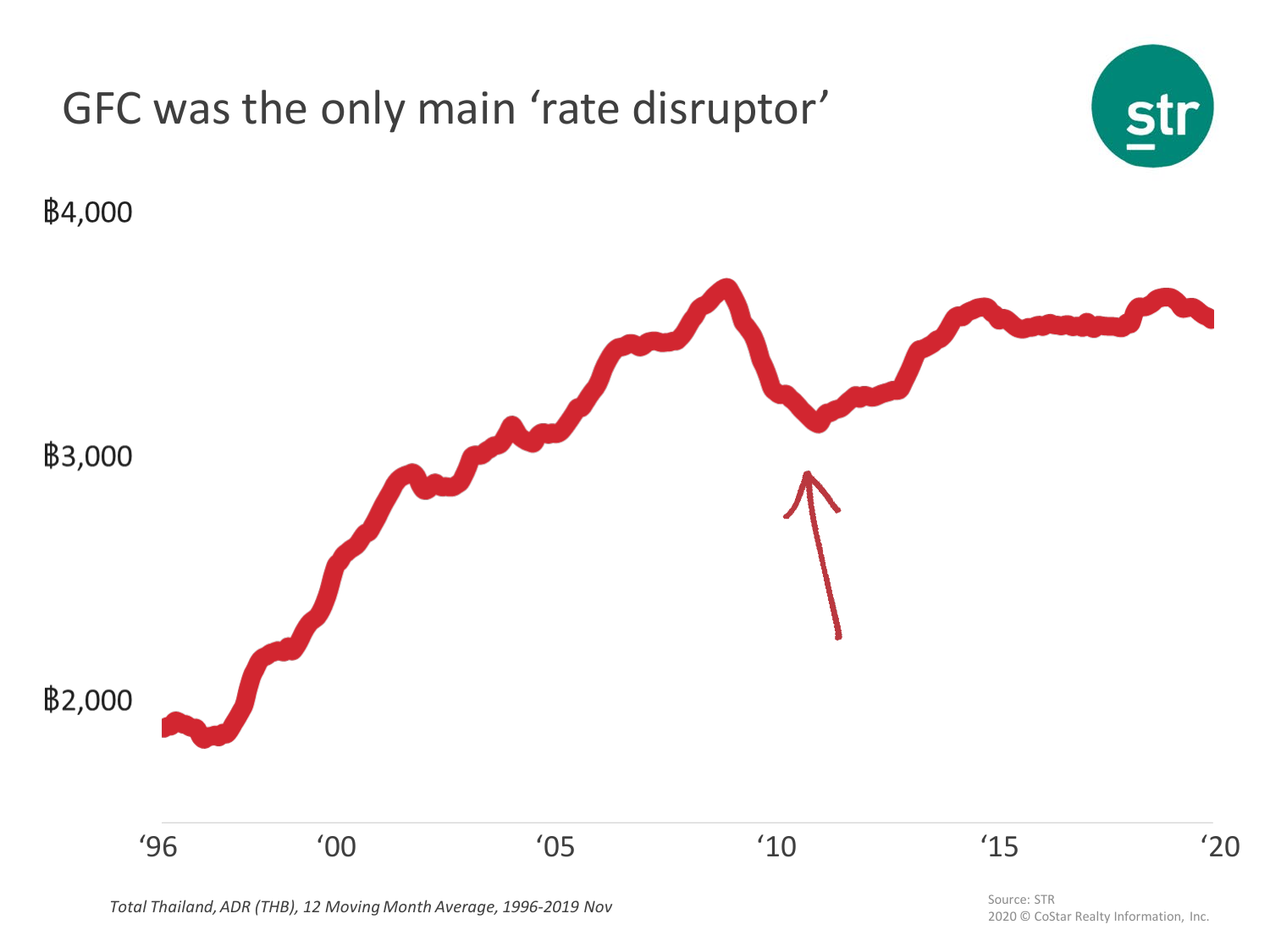

*Total Thailand, Occupancy (%) and ADR (THB) growth, 2017-2019 Nov*

Source: STR 2020 © CoStar Realty Information, Inc.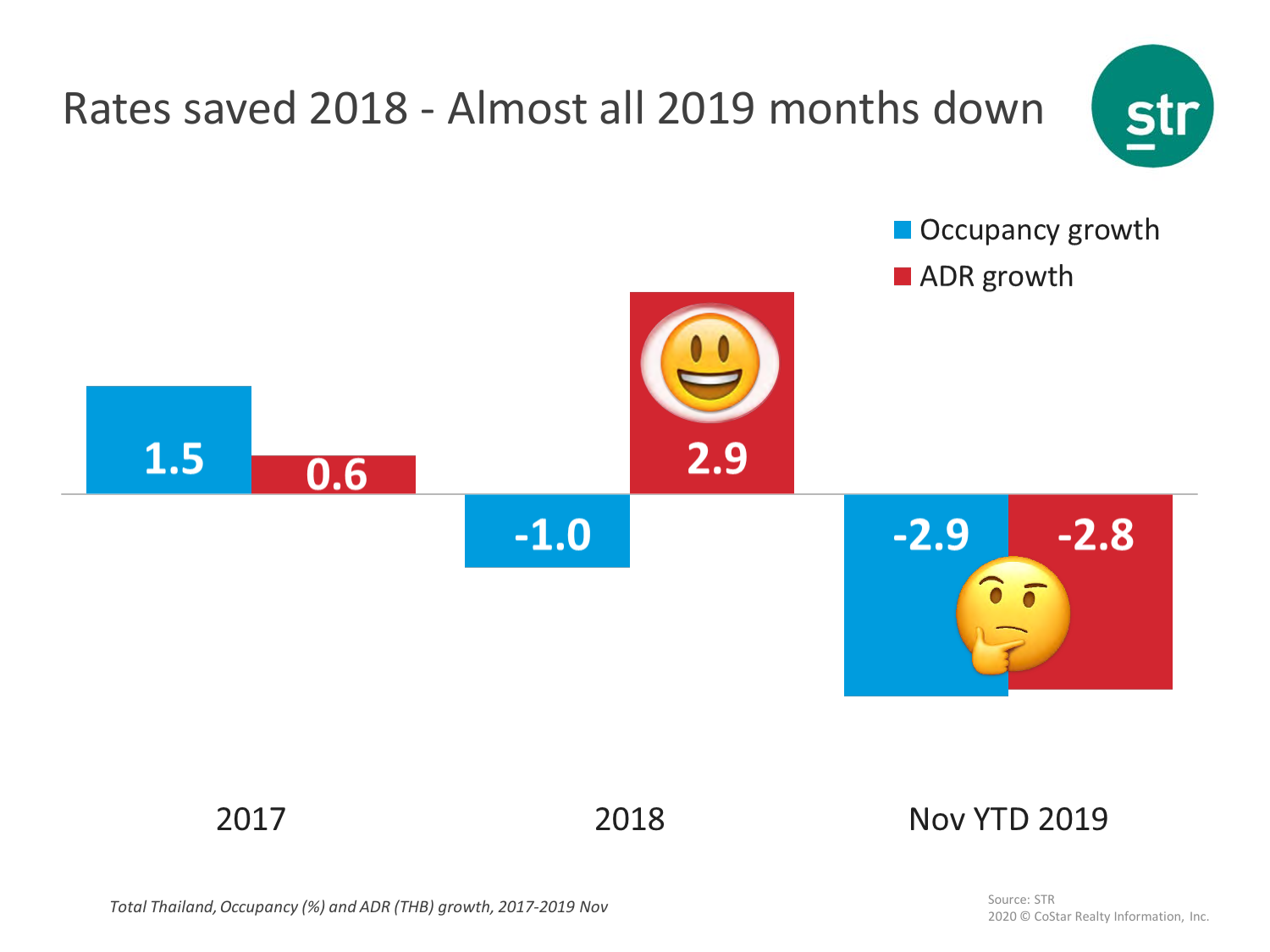

*Yearly RevPAR Growth in Thailand Key Markets, YTD Nov 2019, THB*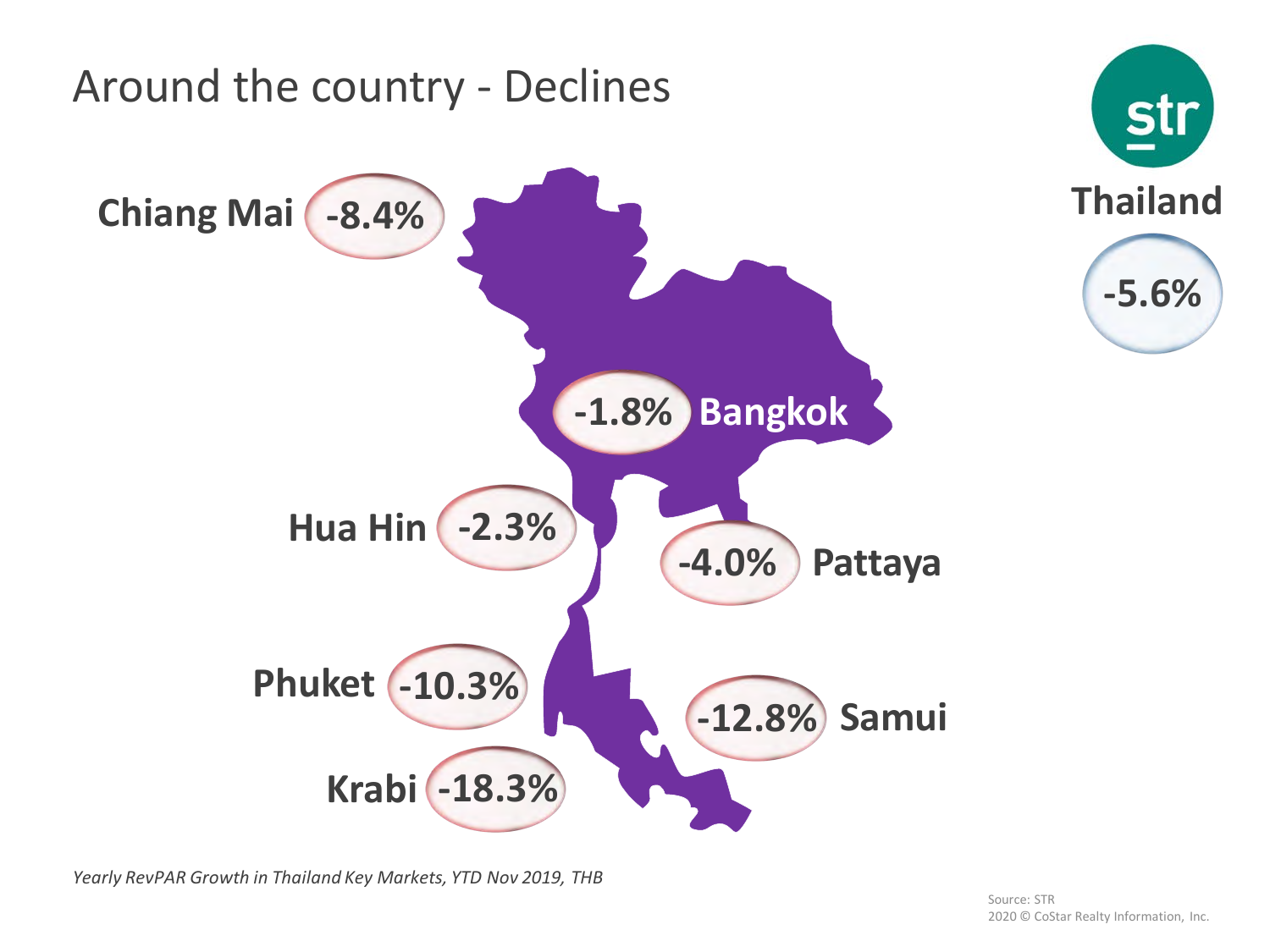# Central Bangkok holding up better





*2020 Bangkok RevPAR (THB), 2019 YTD Nov and 2020 Forecast, STR and Tourism Economics*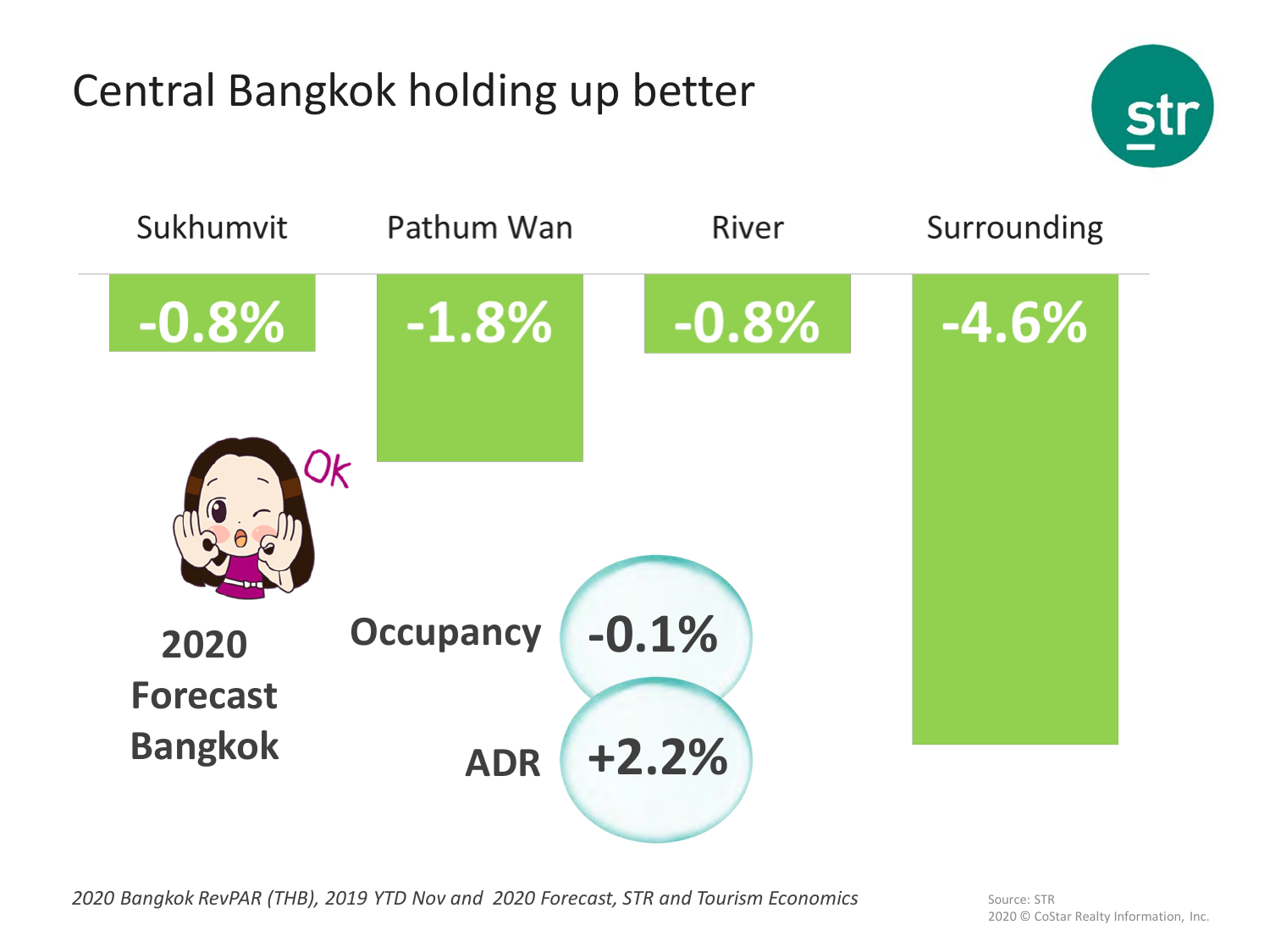### 16,000 rooms on the way in Bangkok



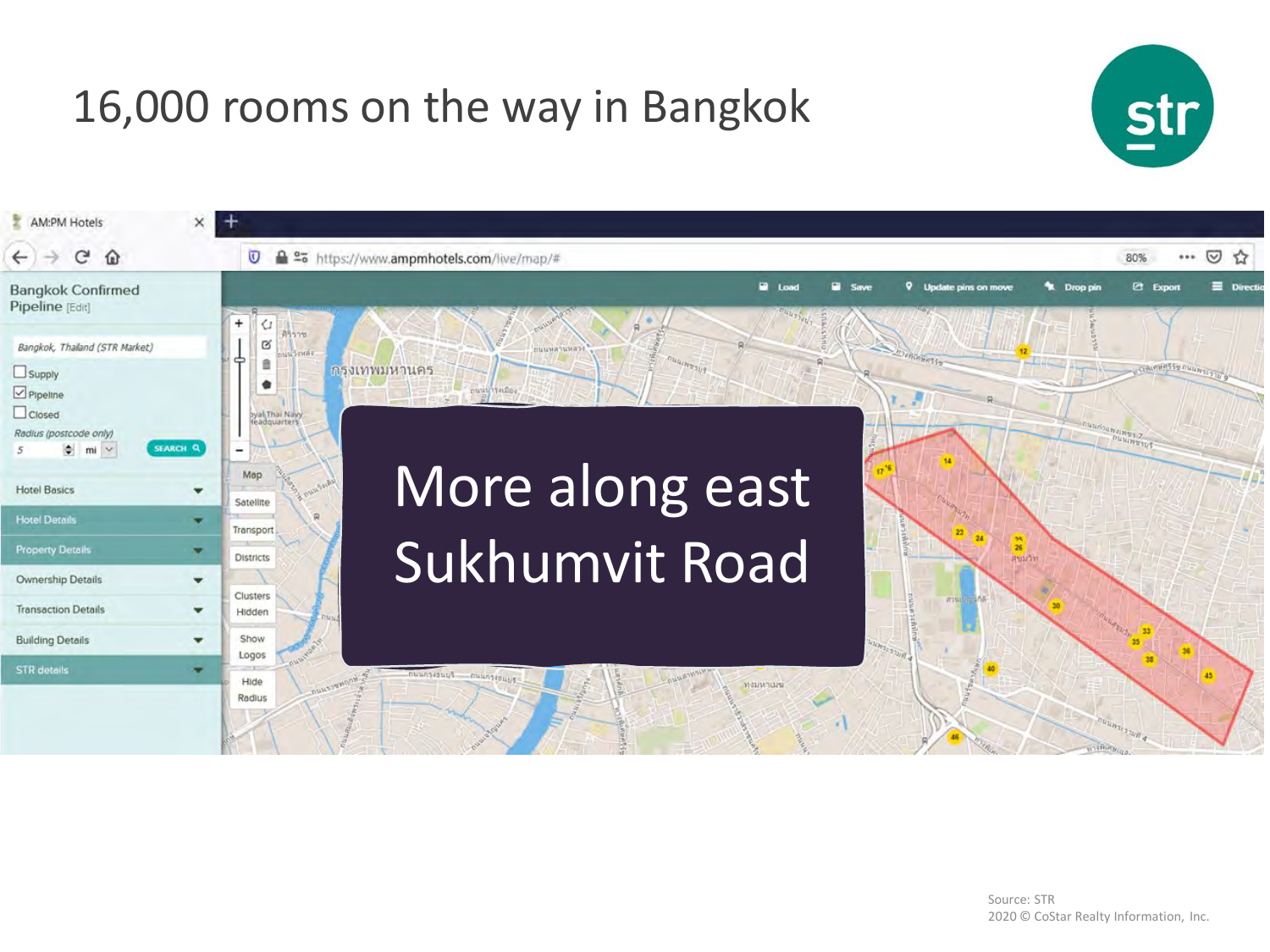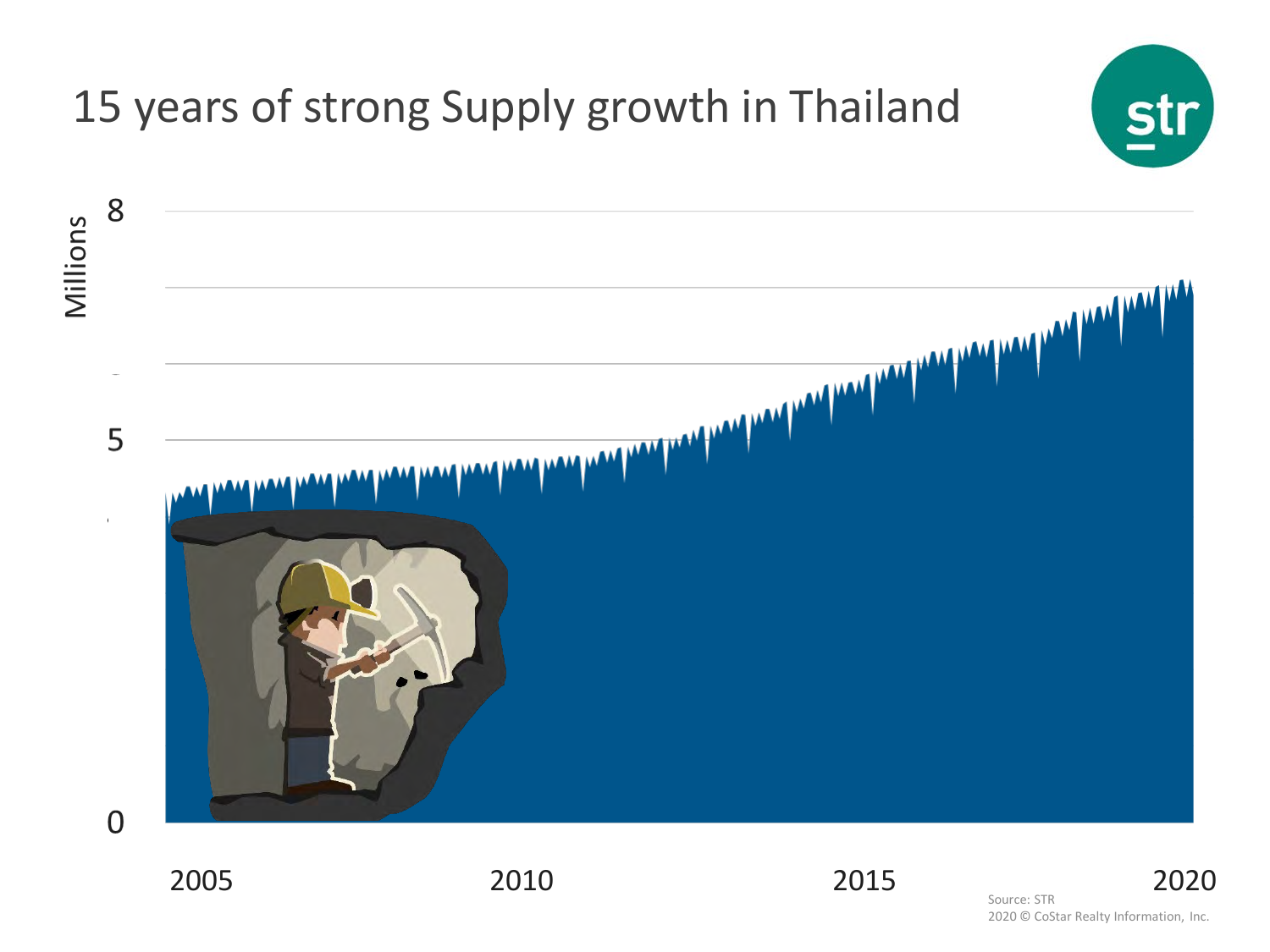The growth of arrivals from China has slowed down, but increases from India, Japan, Korea and USA (now represent 18% of arrivals). Thailand tries to broaden the arrivals base and build on MICE and events. The new norm seems to be arrivals growth of 3-5% growth - not double-digit, and that's also something seen in other countries.

Strong THB and an expected Economic Extended Stagnation creating headwinds. Thailand is not alone in this generally, but specific Thai nuances (e.g. current long-term GDP growth expectations) may not broadcast confidence.

Rates could no longer hold up overall Thai hotel performance in 2019, like it did in 2018, but Bangkok continues to provide encouraging signs of another resilient decade. It was the fastest growing market in 2018 in Thailand and 'only' saw RevPAR drop -1.8% by Nov 2019. Forecast for 2020 for Bangkok speak of positive RevPAR growth at +2.2%, driven by ADR.

Over 50,000 new rooms on the way in the confirmed pipeline for Thailand, driven by main tourist markets and mainly still brands – both global, regional and domestic. Bangkok will see a third of that with over 16,000 new rooms, with a particular focus around the eastern part of Sukhumvit.